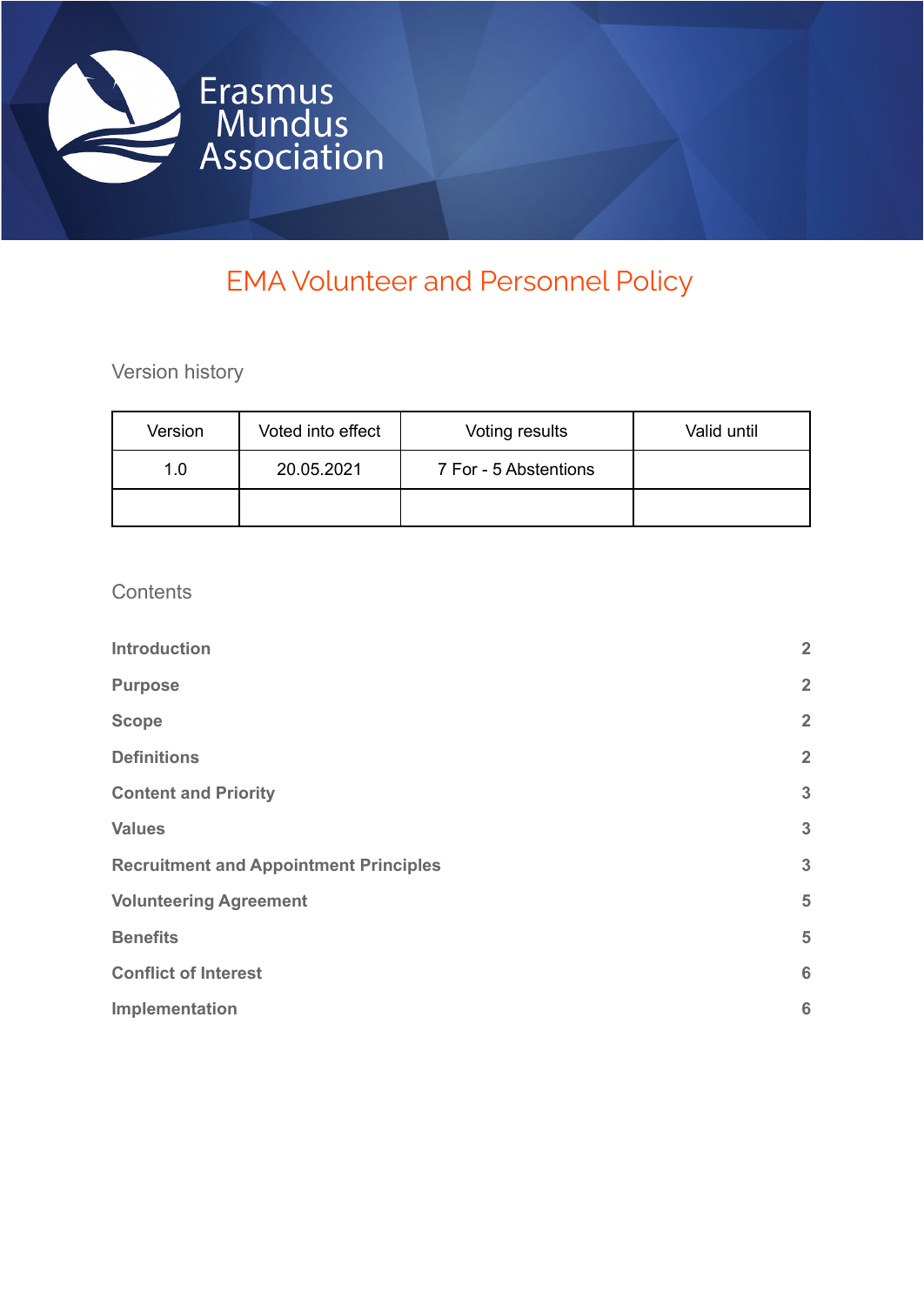#### <span id="page-1-0"></span>Introduction

EMA's Volunteer and Personnel Policy is a set of common principles followed throughout the Erasmus Mundus Students and Alumni Association ('EMA' or the 'Association') and supporting the implementation of EMA's strategy. The objective of the personnel policy is to onboard, develop, recognise and treat EMA's volunteers according to common principles. Good personnel/volunteer management helps to ensure that EMA achieves good results and remains competitive.

### <span id="page-1-1"></span>Purpose

- 1. This Policy establishes the framework for the Association to:
	- a. Recruit individuals and appoint them as Active Volunteers in the Association;
	- b. Maintain the Association's highest standards and values in all recruitment procedures.

## <span id="page-1-2"></span>**Scope**

- 2. This Policy applies to any member of the Association (or any other individual) that:
	- a. Applies as a volunteer of the association, for any post or position;
	- b. Is duly in charge of recruiting and assigning tasks and responsibilities to volunteers.

## <span id="page-1-3"></span>**Definitions**

- 3. For the effect and purpose of this policy, the following terms have been defined as:
	- a. Active Volunteer: individual person (member or non-member) who has signed a Volunteering Agreement to assist with the responsibilities of, or fill a position in the Association, for a defined period of time. This definition also encompasses the Country Representatives (CR), Programme Representatives (PR), and Unit Volunteers, and is similarly applicable to the Management Board members and International Advisory Board members that sign declarations.
	- b. Inactive Volunteer: active volunteer that has requested a pause of their Volunteering Agreement or of the volunteering period.
	- c. Ordinary member: any individual person that has applied for and been granted ordinary membership in the Association, as described in Title IV of the EMA Statutes and Article 1 of EMA's Internal Regulations.
	- d. Volunteering Agreement: document that establishes the volunteering relationship between EMA and the Active Volunteer, to be signed by the Active Volunteer and by EMA's representative. The Management Board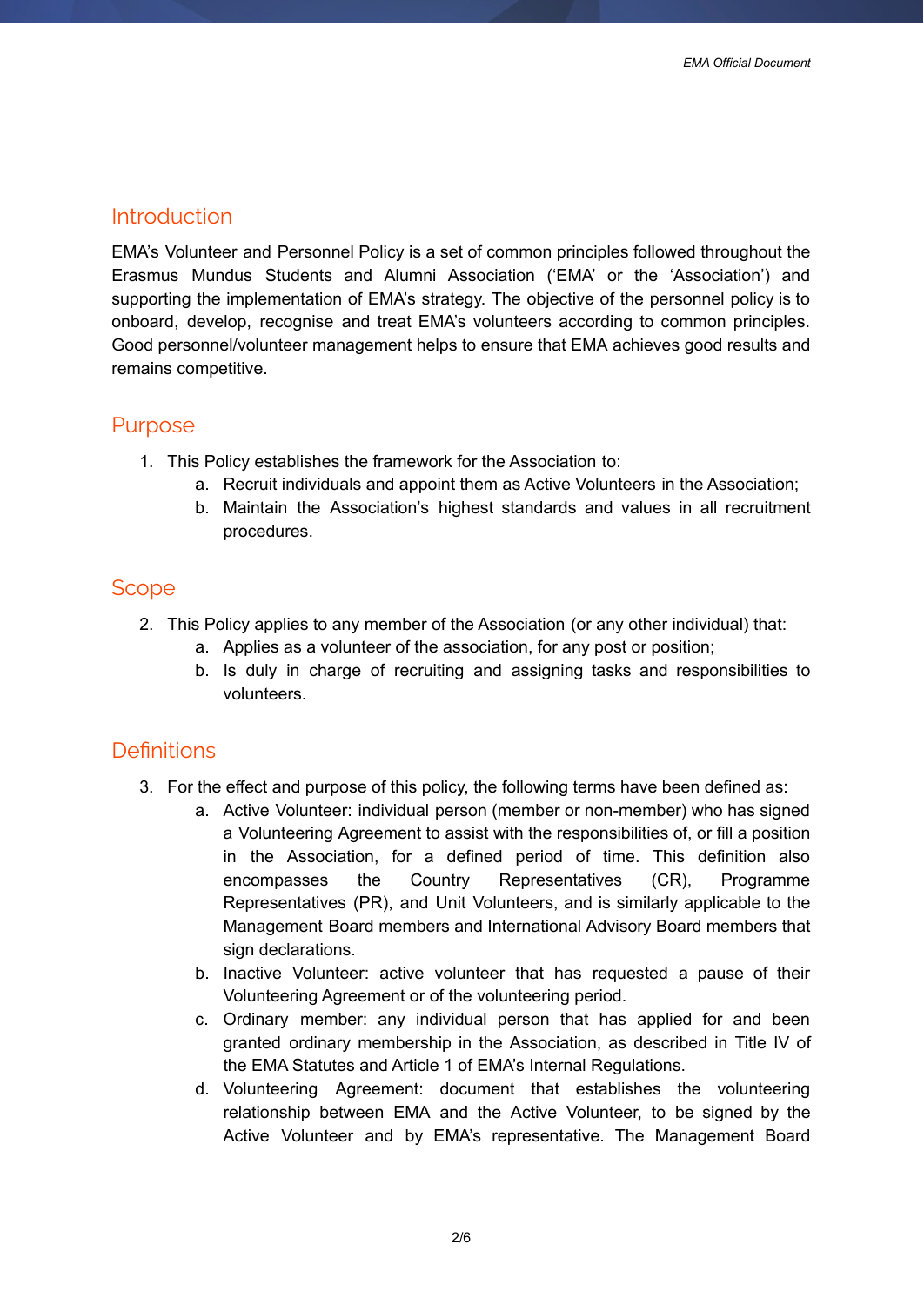members Volunteering Agreement is also known as "Declaration from Management Board Member".

e. Relative: any person who is related by blood or marriage, or whose relationship with the Active Volunteer is similar to that of persons who are related by blood or marriage.

#### <span id="page-2-0"></span>Content and Priority

- 4. The Association takes a comprehensive approach to enable fair and transparent recruitment of its volunteers. This approach includes the following documentation:
	- a. EMA Statutes;
	- b. EMA Internal Regulations;
	- c. This Policy;
	- d. CR Handbook;
	- e. PR Handbook;
	- f. PL Handbook;
	- g. Volunteering Agreement;
	- h. Other policies or Management Board decisions or such documents applicable to EMA

### <span id="page-2-1"></span>Values

- 5. The Erasmus Mundus Association is an association of students and alumni of Erasmus Mundus Programmes, for students and alumni of Erasmus Mundus Programmes. Priority for volunteering opportunities is given to students and alumni of such and derivative Programmes (e.g. Action 1, Action 2, Action 3, or other programmes as defined by the Internal Regulations), and to ordinary, affiliate and honorary members.
- 6. In relation to the previous article, the Erasmus Mundus Association established and respects the following values in its Volunteer and Personnel Policy:
	- a. All volunteers are appointed on the basis of their knowledge, expertise and existing availability.
	- b. All individuals have the same opportunities and are treated equally and without any discrimination.
	- c. There is no discrimination or harassment based on age, race, religion, disability, nationality, social background, sexual orientation or any other minority issues.

### <span id="page-2-2"></span>Recruitment and Appointment Principles

- 7. Recruitment of volunteers is guided by the structure, needs and objectives of the Association.
- 8. The selection criteria for a new Active Volunteer take into account:
	- a. the skills and previous experience of the person;
	- b. suitability to the Association's requirements: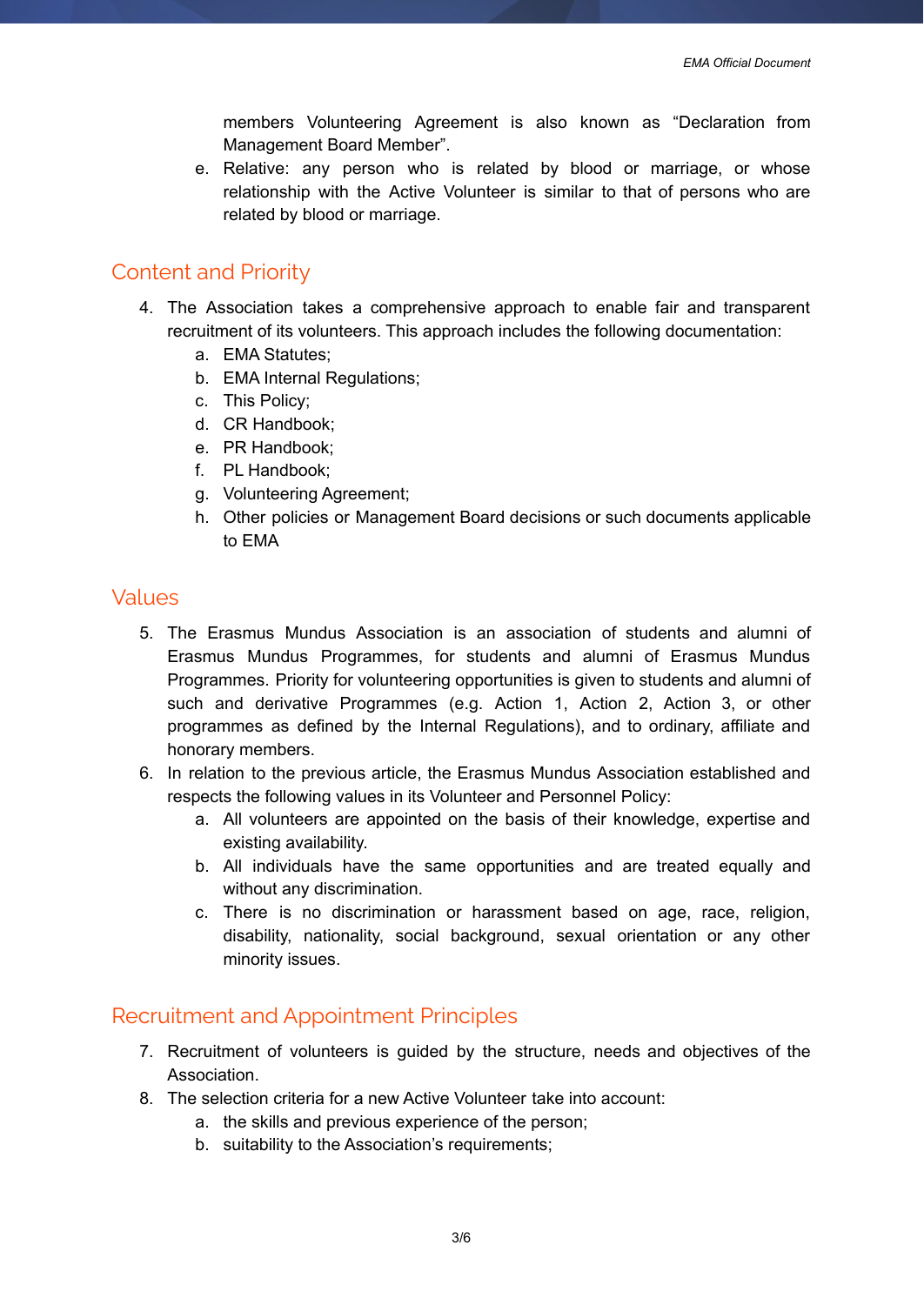In addition to these criteria, the following will be considered for any past volunteers that have previously worked with the Association and wish to continue volunteering:

- c. their performance history in the Association;
- d. the existence or nonexistence of policy or regulatory breaches toward the Association or its members.
- 9. Any eligible EMA Member may participate in the recruitment processes for any position of the Management Board, Country Representatives, Programme Representatives, the different Units and the International Advisory Board. However, unless approved by the Management Board, any individual may hold only one position at any given point of time.
- 10. The recruitment and appointment of the Management Board members will be carried out as described in EMA's Statutes (Articles 21.1) and Internal Regulations (Articles 3.1 and 3.2).
	- a. In the specific case of regular elections, for the post of President and Vice-President, the Selection Committee created for the appointment of the vacant positions of the Management Board (EMA Statutes Article 10 and EMA Internal Regulations Article 9) will include the newly elected President and/or Vice-President among its members.
- 11. The recruitment and appointment of the International Advisory Board members will be carried out as described in EMA's Internal Regulations.
- 12. The recruitment of the Country Representatives will be carried out by the Outreach and Capacity Building Unit, as defined in EMA's Internal Regulations.
	- a. Primarily, a Country Representative will have to be a national or a current resident of a specific country to apply to this position. For cases that do not fulfill such parameters, the Outreach and Capacity Building Unit will make case-by-case decisions.
	- b. The general length of the mandate of a Country Representative is two (2) years. The Outreach and Capacity Building Unit is responsible for creating the open call for the selection of new Country Representatives.
	- c. The final selection and appointments will be handled by the Outreach and Capacity Building Unit, and if necessary, in consultation with the Management Board.
- 13. The Students and Alumni Relations Unit will assist with the appointment of Programme Representatives. Programme Representatives can be appointed in two ways, either by the coordinator of their consortium, or through an application process through EMA's volunteer application channels.
	- a. If a PR is chosen by a consortium coordinator, that coordinator must notify the PRNet.
	- b. If a potential PR applies through the EMA website, the Students and Alumni Relations Unit will select the most suitable of the candidates based on the criteria established in the PR Handbook and/or the open position.
- 14. The recruitment of the Unit Volunteers will be carried out based on the objectives and functions of the Units, as described in EMA's Internal Regulations, and carried out by the Talent Management Unit.
	- a. The individual Units are responsible for creating the job descriptions for the vacant position, in cooperation with the Talent Management Unit.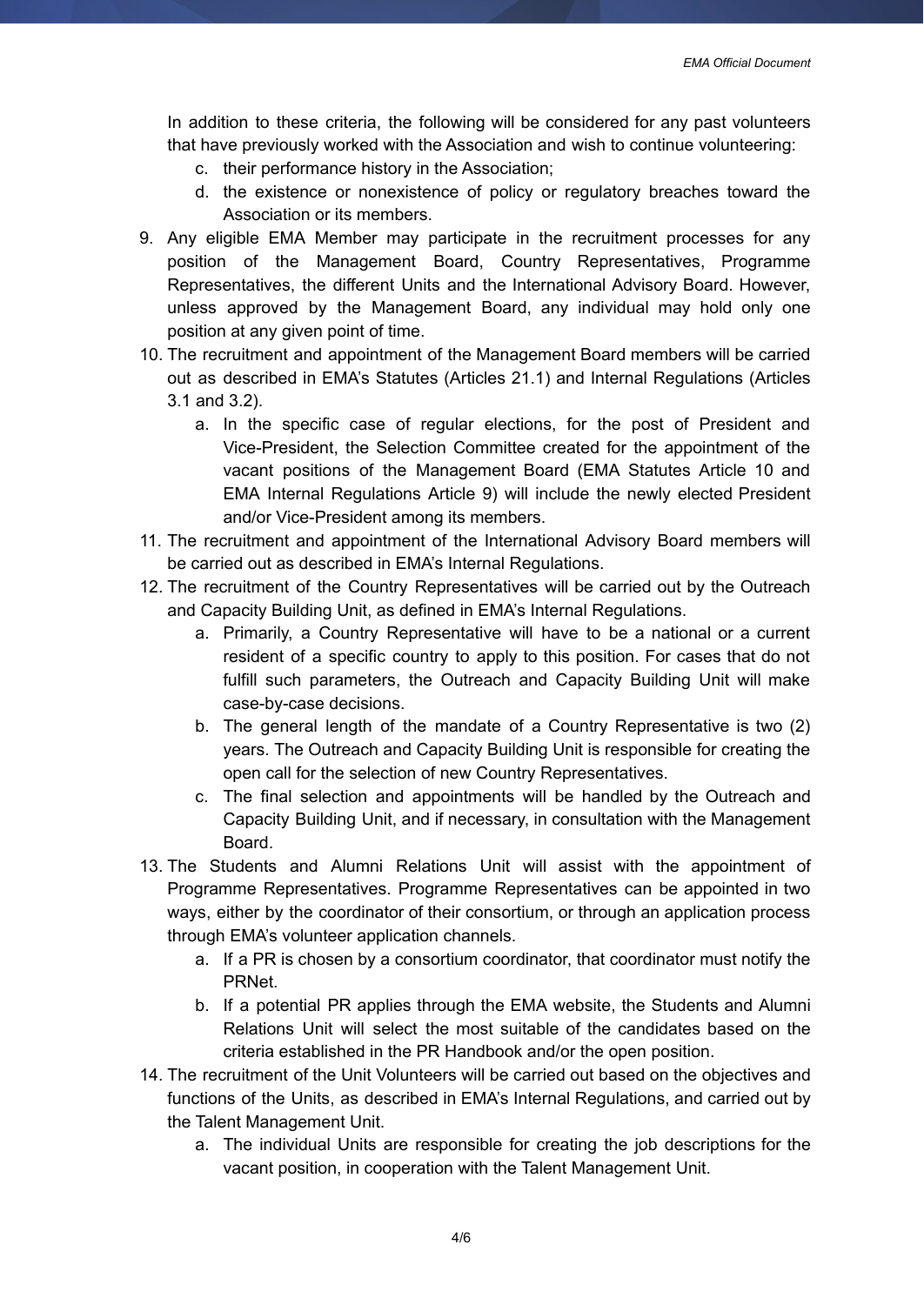*EMA Official Document*

- b. The Talent Management Unit will conduct and manage the search for a new Active Volunteer through an open application procedure, or, if needed, in a process of headhunting (direct search).
- c. The final selection and appointments will be handled by the respective Units, in consultation with the Talent Management Unit, as described in EMA's Internal Regulations.
- 15. All relevant information about the volunteer will be stored by the Talent Management Unit and handled in line with other internal policies and documentation.

## <span id="page-4-0"></span>Volunteering Agreement

- 16. Any individual volunteering for the Association will have to sign a Volunteering Agreement to be considered as an Active Volunteer, to benefit from the rights and opportunities provided by the Association.
- 17. The various Units, or the Management Board, are responsible for the creation of the Volunteering Agreements, based on the type of Active Volunteer, and on the discussed or pre-established responsibilities and volunteering period. In turn the applicant will sign the Volunteering Agreement and return it so that it may be signed by the President of the Association, or the Director of the concerned Unit, as previously decided upon by the Management Board.
- 18. Any Active Volunteer (with the exception of Management Board Members) may at any time, pause their volunteering agreement, by written notice to their corresponding Unit Director or to the Management Board. The status of the volunteer will then be changed to Inactive Volunteer. Likewise, a written request to the corresponding Unit Director or to the Management Board is required to reactivate the Volunteering Agreement. However, the corresponding Unit Director or the Management Board, based on the current situation, structure and needs of the Association, may decide to reactivate or not the Volunteering Agreement.
- 19. With the exception of Management Board members, the termination of a Volunteering Agreement can occur either through the expiration of the volunteering period, or the desire to prematurely terminate the agreement by any of the two parties. Either party may prematurely terminate a Volunteering Agreement by written notice to the other at any time. Nevertheless, terminating a Volunteering Agreement does not excuse either party from the responsibilities or tasks associated with such termination. Both parties will endeavor to fulfill such termination conditions to the best of their abilities.
- 20. If necessary, termination (i.e. removal from office) of Management Board members will be carried out as described in EMA's Statutes and Internal Regulations.

### <span id="page-4-1"></span>**Benefits**

21. Volunteers are entitled to receive proof of their volunteering for the period and responsibilities they undertook. This proof (e.g. certificate, letter, etc.) can be presented in a digital or physical format, as previously decided upon by the Management Board, and duly signed by the President of the Association.